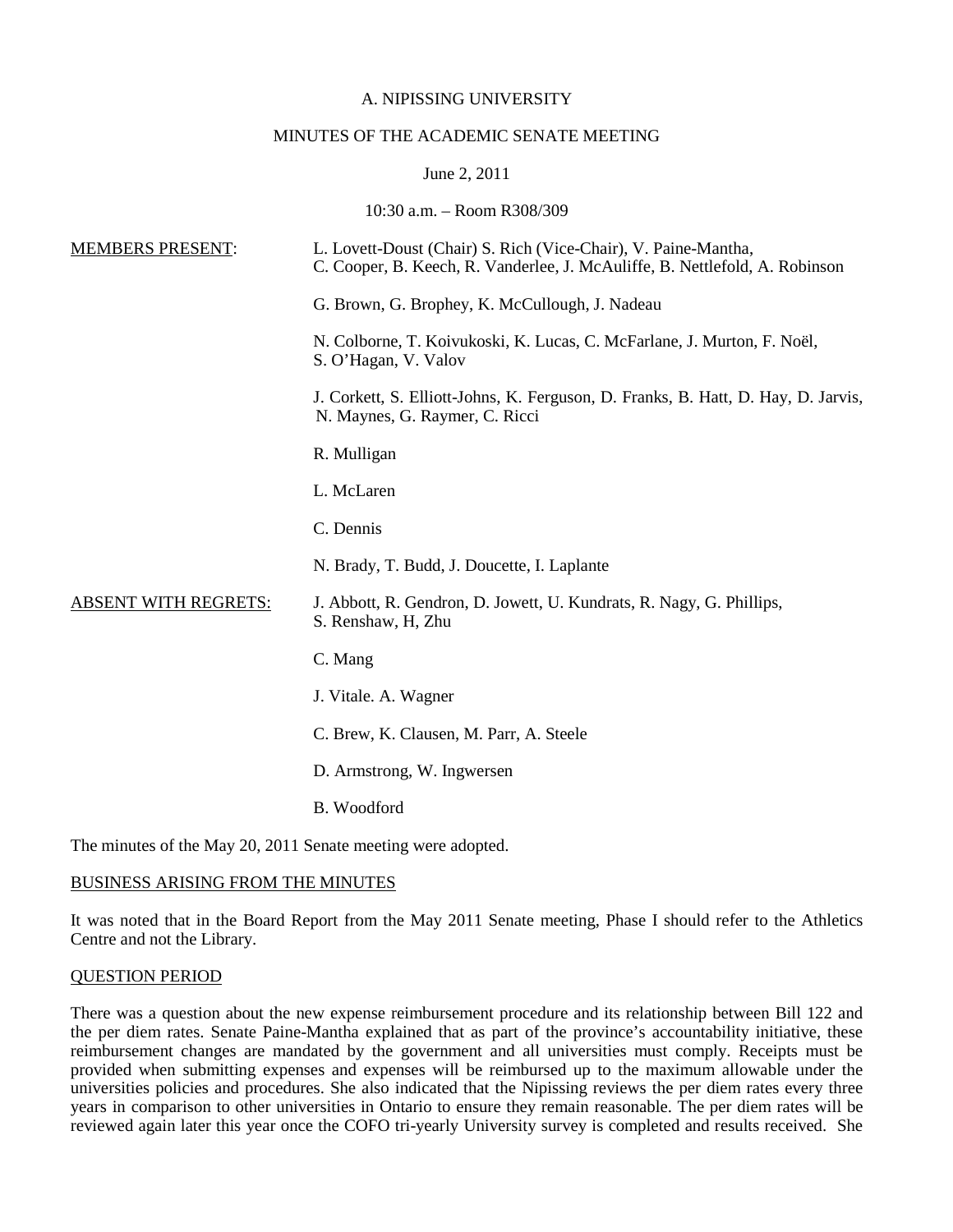Minutes of the Academic Senate Meeting June 2, 2011 Page 2

reminded faculty and staff that it is preferable to use a rental vehicle when travelling on University business as this offers better insurance protection for the member should something happen. In addition, the University has negotiated a cost effective daily rate of \$38/day, kilometers included.

There was also a question regarding the fact that there would be no reimbursement for (unrecorded) gratuities paid for other services rendered. Senator Paine-Mantha said that when gratuities are on a bill they are be paid. She indicated the specifics of Senator Mayne's claims would need to be reviewed, and where warranted, would be reimbursed. Details of types of expenses that are covered for reimbursement are on the web for future reference.

## REPORTS OF STANDING COMMITTEES

## **Senate Executive Committee**

MOTION 1: Moved by C. Cooper, seconded by C. McFarlane that the Report of the Senate Executive Committee dated May 26, 2011 be received. CARRIED

## Annual Report

MOTION 2: Moved by L. Lovett-Doust, seconded by S. Rich that the Annual Report of the Senate Executive Committee dated May 20, 2011 be received. CARRIED

## **Undergraduate Studies Committee**

- MOTION 3: Moved by R. Vanderlee, seconded by C. McFarlane that the Report of the Undergraduate Studies Committee dated May 10, 2011 be received. CARRIED
- School of Business:
- MOTION 4: Moved by R. Vanderlee, seconded by J. Nadeau that Senate approve the change of the course code ORGS3706 Organizational Structure and Design to ORGS4706 - Organizational Structure and Design and ORGS3837 - Organizational Development and Change to ORGS4837 Organizational Development and Change. CARRIED

Social Welfare and Social Development:

| <b>MOTION 5:</b> | Moved by R. Vanderlee, seconded by C. McFarlane that Senate approve the Common<br>Degree structure proposal for Social Welfare and Social Development as outlined in the<br>attached document.<br><b>CARRIED</b>                                                                                                                              |
|------------------|-----------------------------------------------------------------------------------------------------------------------------------------------------------------------------------------------------------------------------------------------------------------------------------------------------------------------------------------------|
| <b>MOTION 6:</b> | Moved by R. Vanderlee, seconded by G. Brown that Senate approve the deletion of the<br>following courses from the Social Welfare and Social Development program:<br>SWLF1005 - Introduction to Social Welfare and Social Development<br>$\bullet$<br>SWLF3306 – Social Welfare in the United States and Europe<br>$\bullet$<br><b>CARRIED</b> |
| <b>MOTION 7:</b> | Moved by R. Vanderlee, seconded by G. Brown that Senate should approve the addition of<br>the following courses to the Social Welfare and Social Development program:<br>SWLF1006 - Introduction to Social Welfare and Social Development<br>SWLF3807 Social and Political Violence<br>$\bullet$<br>CARRIED                                   |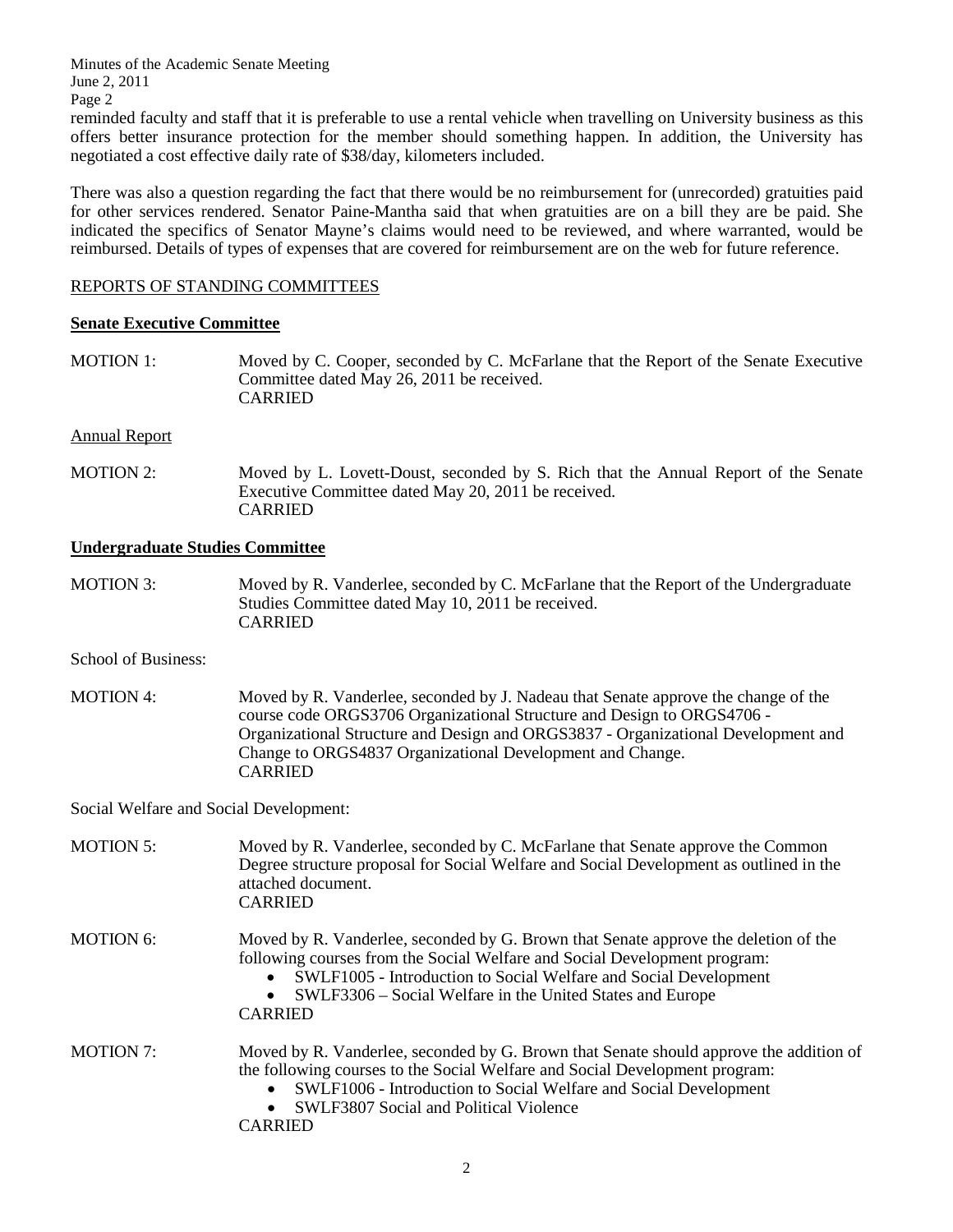Minutes of the Academic Senate Meeting June 2, 2011 Page 3

| <b>MOTION 8:</b>  | Moved by R. Vanderlee, seconded by G. Brown that Senate approve that the course title<br>and description for SWLF3146 - Work, Employment and Unemployment be modified as<br>part of the Social Welfare and Social Development curriculum.<br><b>CARRIED</b>                                                                                                                                                                                                                                                                                                                                                                                                                                              |
|-------------------|----------------------------------------------------------------------------------------------------------------------------------------------------------------------------------------------------------------------------------------------------------------------------------------------------------------------------------------------------------------------------------------------------------------------------------------------------------------------------------------------------------------------------------------------------------------------------------------------------------------------------------------------------------------------------------------------------------|
| <b>MOTION 9:</b>  | Moved by R. Vanderlee, seconded by G. Brown that Senate approve that the course<br>description for SWLF3296 - Globalization and the Welfare State be modified as part of the<br>Social Welfare and Social Development curriculum.<br><b>CARRIED</b>                                                                                                                                                                                                                                                                                                                                                                                                                                                      |
| <b>MOTION 10:</b> | Moved by R. Vanderlee, seconded by A. Robinson that Senate approve that the course<br>description for SWLF3307 (Social Development in the Third World) be modified as part<br>of the Social Welfare and Social Development curriculum.<br><b>CARRIED</b>                                                                                                                                                                                                                                                                                                                                                                                                                                                 |
| <b>MOTION 11:</b> | Moved by R. Vanderlee, seconded by S. Elliott-Johns that Senate approve that the title and<br>the course description for SWLF3706 (Justice and the Poor: Issues of Race, Class and<br>Gender) be modified as part of the Social Welfare and Social Development curriculum.<br><b>CARRIED</b>                                                                                                                                                                                                                                                                                                                                                                                                             |
| <b>MOTION 12:</b> | Moved by R. Vanderlee, seconded by J. Doucette that Senate approve a modification to<br>the following course descriptions:<br>GEND2147 so that the last sentence of the course description reads: "This course<br>may be credited towards Political Science and Social Welfare & Social<br>Development."<br>GEND2306 so that the last sentence of the course description reads: "This course<br>$\bullet$<br>may be credited towards Fine Arts and Social Welfare & Social Development."<br>POLI2207, SOCI3036 and SOCI3136 so that the last sentence of the course<br>$\bullet$<br>descriptions reads: This course may be credited towards Social Welfare and Social<br>Development."<br><b>CARRIED</b> |
| <b>MOTION 13:</b> | Moved by R. Vanderlee, seconded by I. Laplante that Senate approve modifications to the<br>prerequisites to the following courses:<br>SWLF4005 so that the first sentence of the prerequisite reads: "Restricted to<br>students in the fourth year of the Social Welfare and Social Development Honours<br>Specialization Program."<br>SWLF2006, SWLF2007, SWLF3006, and SWLF3007, from SWLF1005 to SWLF<br>1006 or SWLF1005<br>SWLF3995 from SWLF1005 and SWLF2006 to SWLF 1006 or SWLF1005 and<br><b>SWLF2006</b><br><b>CARRIED</b>                                                                                                                                                                    |
| Anthropology:     |                                                                                                                                                                                                                                                                                                                                                                                                                                                                                                                                                                                                                                                                                                          |
| <b>MOTION 14:</b> | Moved by R. Vanderlee, seconded by J. Doucette that Senate approve the following<br>degree requirements for the proposed Anthropology program as outlined:<br>Specialization in Anthropology<br>Major in Anthropology<br>$\bullet$<br>Minor in Anthropology<br><b>CARRIED</b>                                                                                                                                                                                                                                                                                                                                                                                                                            |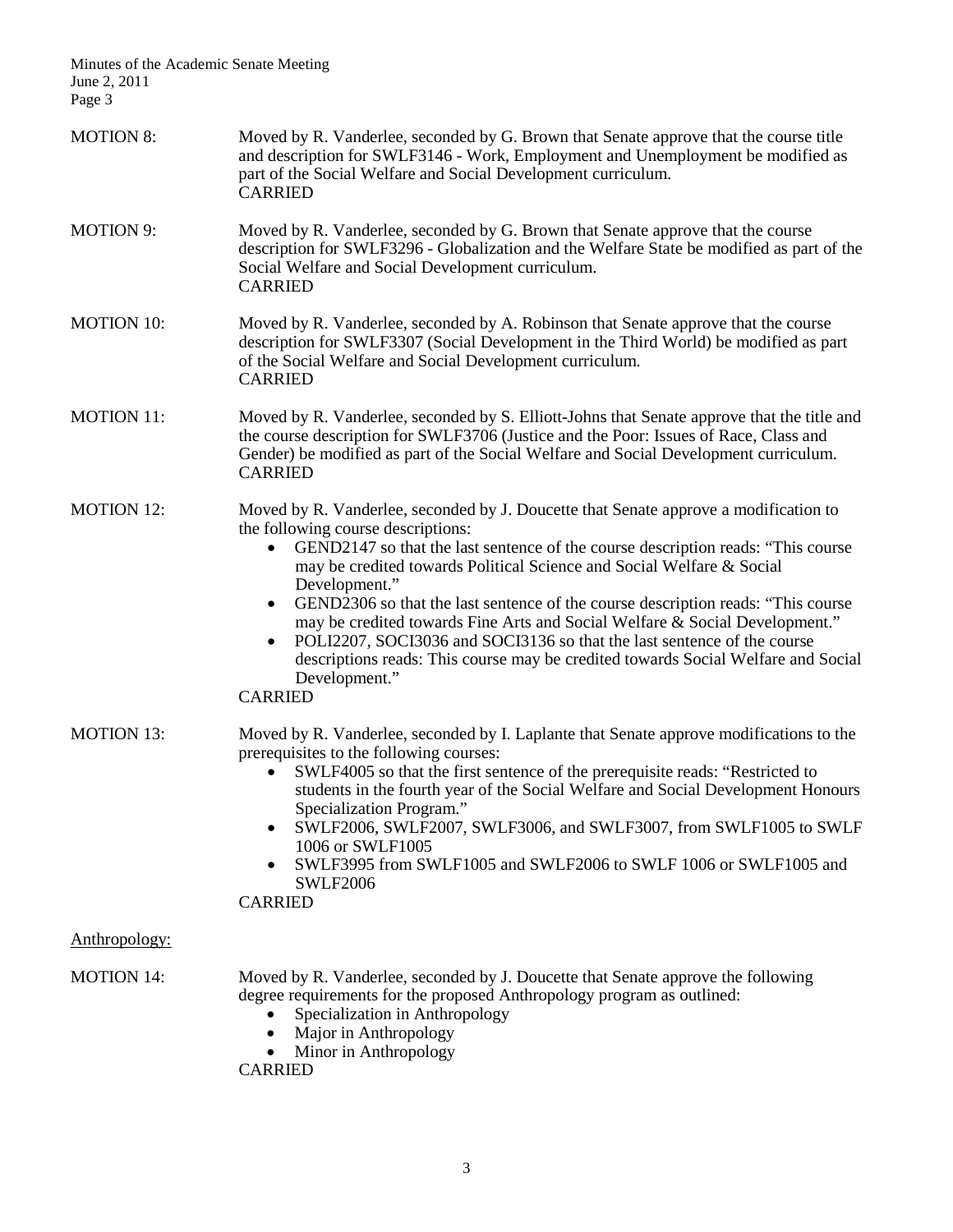| Minutes of the Academic Senate Meeting<br>June 2, 2011 |                                                                                                                                                                                                                                                                                                                                        |  |
|--------------------------------------------------------|----------------------------------------------------------------------------------------------------------------------------------------------------------------------------------------------------------------------------------------------------------------------------------------------------------------------------------------|--|
| Page 4                                                 |                                                                                                                                                                                                                                                                                                                                        |  |
| <b>MOTION 15:</b>                                      | Moved by R. Vanderlee, seconded by C. McFarlane that Senate approve the addition of<br>ANTR3407 - Topics in Anthropological Thought to the Anthropology curriculum as<br>outlined in the attached document.<br><b>CARRIED</b>                                                                                                          |  |
| <b>MOTION 16:</b>                                      | Moved by R. Vanderlee, seconded by G. Brown that Senate approve that SOCI4557 -<br>Honours Seminar be cross-listed for credit in the Anthropology curriculum.<br><b>CARRIED</b>                                                                                                                                                        |  |
| <b>MOTION 17:</b>                                      | Moved by R. Vanderlee, seconded by G. Brown that Senate approve the restrictions for<br>SOCI4557 - Honours Seminar be revised to include students in the fourth year of an<br>Honours Double Major in Anthropology and who have completed 24 credits in<br>Anthropology.<br><b>CARRIED</b>                                             |  |
| <b>MOTION 18:</b>                                      | Moved by R. Vanderlee, seconded by J. Corkett that Senate approve the addition of the<br>following Additional Qualification courses to the Schulich School of Education as<br>outlined:<br>EDUC1245 – Kindergarten, Part I<br>$\bullet$<br>• EDUC2245 - Kindergarten, Part II<br>EDUC3245 – Kindergarten, Specialist<br><b>CARRIED</b> |  |
| <b>MOTION 19:</b>                                      | Moved by R. Vanderlee, seconded by A. Robinson that Senate approve the degree<br>requirements presented in response to the Common Degree Structure as outlined in the<br>Graduation Requirements document (A).<br><b>CARRIED</b>                                                                                                       |  |
| <b>MOTION 20:</b>                                      | Moved by R. Vanderlee, seconded by J. Doucette that Senate approve the Minor<br>requirements presented in response to the Common Degree Structure (Degree Outcomes)<br>as outlined in the Minor Requirements document (B)<br><b>CARRIED</b>                                                                                            |  |
| <b>Annual Report</b>                                   |                                                                                                                                                                                                                                                                                                                                        |  |
| <b>MOTION 21:</b>                                      | Moved by R. Vanderlee, seconded by S. Elliott-Johns that the Annual Report of the<br>Undergraduate Studies Committee dated May 20, 2011 be received.<br><b>CARRIED</b>                                                                                                                                                                 |  |
| <b>Graduate Studies Committee</b>                      |                                                                                                                                                                                                                                                                                                                                        |  |

MOTION 22: Moved by C. Cooper, seconded by G. Brown that the Annual Report of the Graduate Studies Committee dated May 20, 2011 be received. CARRIED

## **Student Appeals Committee**

MOTION 23: Moved by A. Robinson, seconded by I. Laplante that the Annual Report of the Student Appeals Committee dated May 24, 2011 be received. CARRIED

# **Teaching and Learning Committee**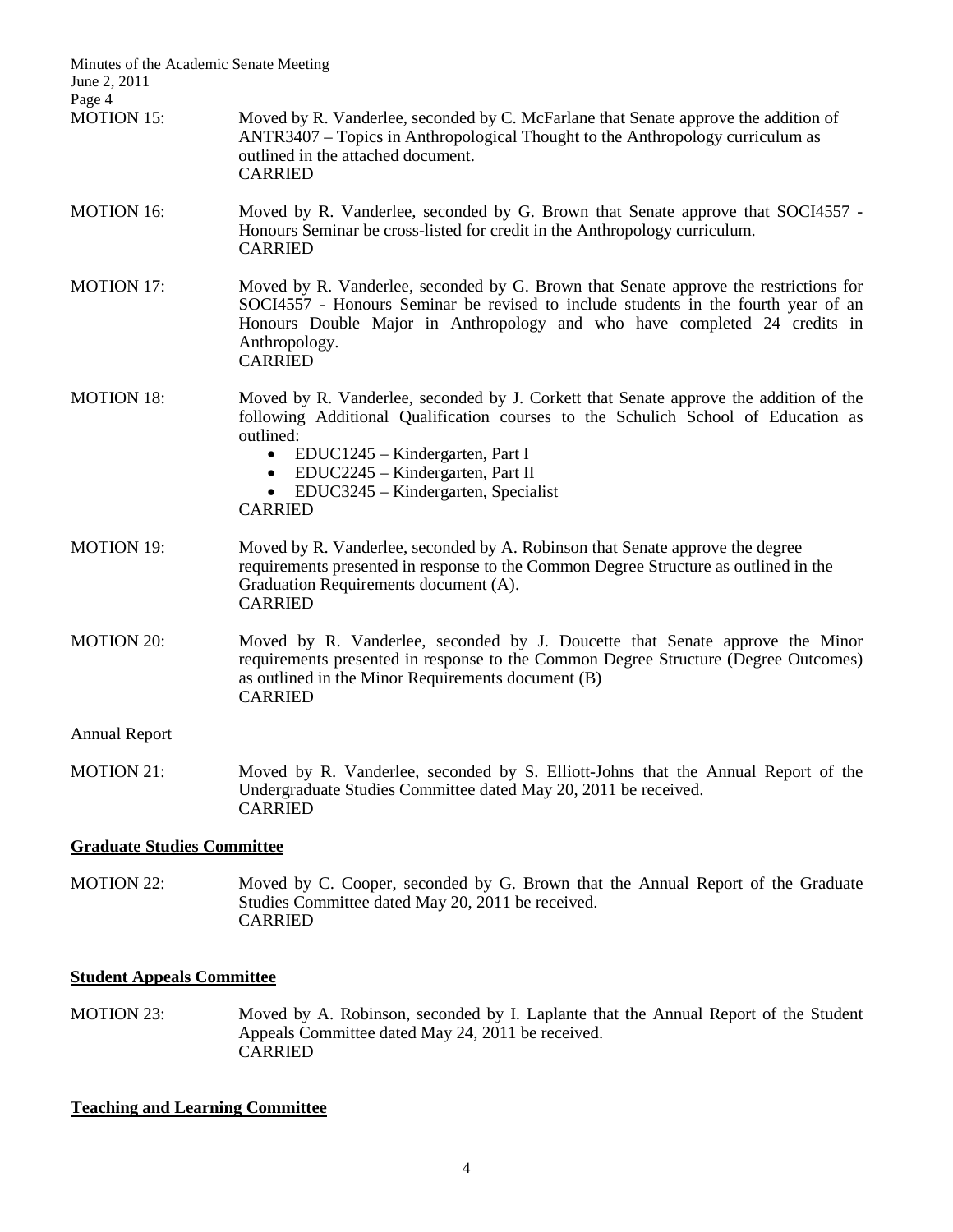Minutes of the Academic Senate Meeting June 2, 2011 Page 5<br>MOTION 24: Moved by C. Cooper, seconded by C. McFarlane that the Annual Report of the Teaching and Learning Committee dated May 21, 2011. CARRIED

### OTHER BUSINESS

MOTION 25: Moved by A. Robinson, seconded by I. Laplante that the Approval to Graduate be granted to the students listed in the Report of the Graduate Applicants dated June 2, 2011, all who have successfully completed requirements for their respective degrees, diplomas and certificates. CARRIED

## REPORTS FROM OTHER BODIES

#### Board of Governors

Senator Dennis indicated that there was going to be a Board meeting this evening. It is anticipated that the budget for 2011-12 will be passed. Members to the various board and committees will be selected and this will be the final meeting for Mr. Gerry Foster, who is the outgoing past president.

### Council of Ontario Universities

COU Academic Colleague, Senator Nadeau filed a report with the senate secretary and it was distributed earlier in the week. He did want to emphasize that there are big changes that will be happening within the post secondary education sector. Several academic colleagues are collaborating on a working paper about funding agencies. It should be available later in the summer.

### Harassment and Discrimination Committee

Senator Hay noted that his tenure as senate representative expires at the end of June. There will need to be a new senator elected in the fall for a two-year term.

#### NEW BUSINESS

### University Research Council

| <b>MOTION 26:</b> | Moved by S. Rich, seconded by J. Doucette that Senate consider receipt of the Annual<br>Report of the University Research Council dated May 9, 2011.<br><b>CARRIED</b> |
|-------------------|------------------------------------------------------------------------------------------------------------------------------------------------------------------------|
| MOTION 27:        | Moved by S. Rich, seconded by S. Elliott-Johns that Senate receive the Annual Report of<br>the University Research Council dated May 9, 2011.<br><b>CARRIED</b>        |

## Academic Planning Committee

MOTION 28: Moved by S. Rich, seconded by J. Doucette that Senate consider receipt of the Annual Report of the Academic Planning Committee dated May 16, 2011. CARRIED

MOTION 29: Moved by S. Rich, seconded by S. Elliott-Johns that Senate receive the Annual Report of the Academic Planning Committee dated May 16, 2011. CARRIED